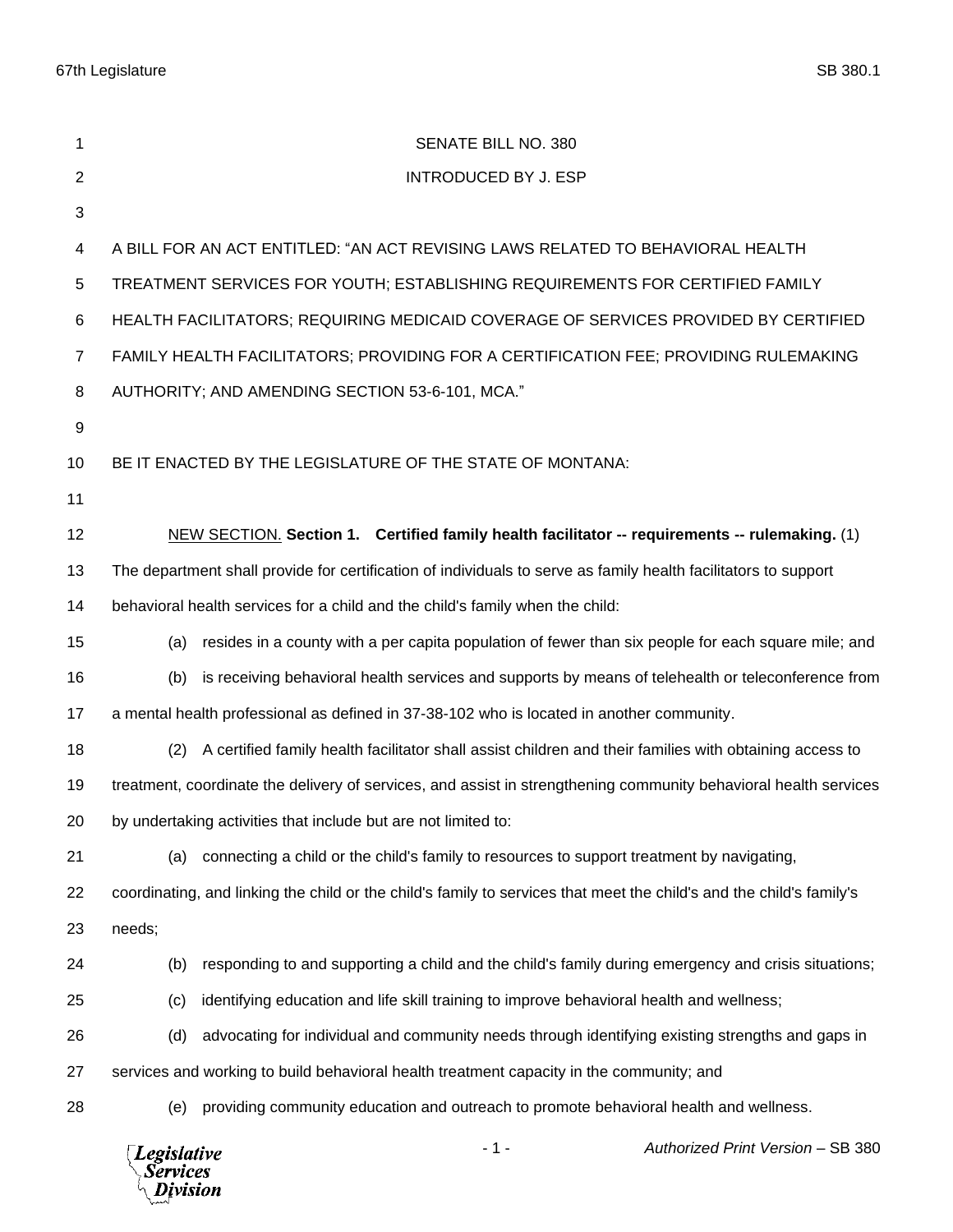| 1  | An individual seeking to become a certified family health facilitator shall:<br>(3)                               |  |  |  |
|----|-------------------------------------------------------------------------------------------------------------------|--|--|--|
| 2  | demonstrate competency in:<br>(a)                                                                                 |  |  |  |
| 3  | the context, culture, and resources of the population and the area being served; and<br>(i)                       |  |  |  |
| 4  | advocacy, education, and outreach;<br>(ii)                                                                        |  |  |  |
| 5  | meet the certification standards established by the department by rule; and<br>(b)                                |  |  |  |
| 6  | pay an annual fee established by the department.<br>(c)                                                           |  |  |  |
| 7  | The department may certify individuals as family health facilitators or may contract with one or<br>(4)           |  |  |  |
| 8  | more entities to carry out the certification process. The department shall establish the training and core        |  |  |  |
| 9  | competencies required to obtain certification, reflecting standards adopted in other states or nationally for     |  |  |  |
| 10 | community health workers.                                                                                         |  |  |  |
| 11 | A certified family health facilitator shall report to the department as required by rule on the<br>(5)            |  |  |  |
| 12 | activities the facilitator has undertaken in order to measure the performance, impact, costs, and benefits of the |  |  |  |
| 13 | services.                                                                                                         |  |  |  |
| 14 | The department shall adopt rules to implement the provisions of this section, including but not<br>(6)            |  |  |  |
| 15 | limited to:                                                                                                       |  |  |  |
| 16 | certification standards;<br>(a)                                                                                   |  |  |  |
| 17 | the fee to obtain certification; and<br>(b)                                                                       |  |  |  |
| 18 | reporting requirements for certified family health facilitators.<br>(c)                                           |  |  |  |
| 19 |                                                                                                                   |  |  |  |
| 20 | Section 2. Section 53-6-101, MCA, is amended to read:                                                             |  |  |  |
| 21 | Montana medicaid program -- authorization of services. (1) There is a Montana<br>$"53-6-101.$                     |  |  |  |
| 22 | medicaid program established for the purpose of providing necessary medical services to eligible persons who      |  |  |  |
| 23 | have need for medical assistance. The Montana medicaid program is a joint federal-state program administered      |  |  |  |
| 24 | under this chapter and in accordance with Title XIX of the Social Security Act, 42 U.S.C. 1396, et seq. The       |  |  |  |
| 25 | department shall administer the Montana medicaid program.                                                         |  |  |  |
| 26 | (2)<br>The department and the legislature shall consider the following funding principles when                    |  |  |  |
| 27 | considering changes in medicaid policy that either increase or reduce services:                                   |  |  |  |
| 28 | protecting those persons who are most vulnerable and most in need, as defined by a combination<br>(a)             |  |  |  |
|    | $-2-$<br>Authorized Print Version - SB 380<br><b>Legislative</b><br><b>Services</b><br>Division                   |  |  |  |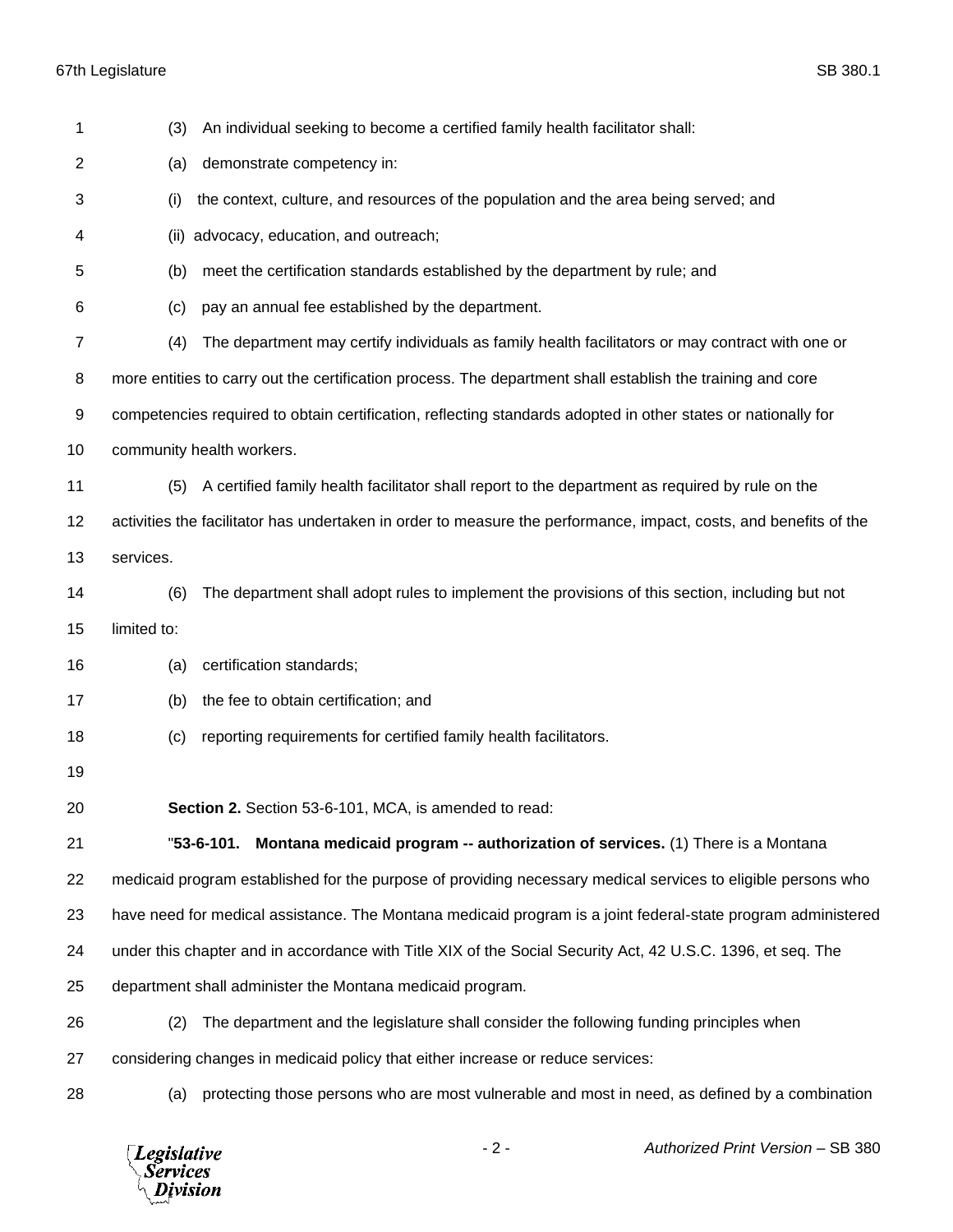| 1              |                                                                                    | of economic, social, and medical circumstances;                                                                      |  |
|----------------|------------------------------------------------------------------------------------|----------------------------------------------------------------------------------------------------------------------|--|
| $\overline{2}$ | (b)                                                                                | giving preference to the elimination or restoration of an entire medicaid program or service, rather                 |  |
| 3              |                                                                                    | than sacrifice or augment the quality of care for several programs or services through dilution of funding; and      |  |
| 4              | (c)                                                                                | giving priority to services that employ the science of prevention to reduce disability and illness,                  |  |
| 5              |                                                                                    | services that treat life-threatening conditions, and services that support independent or assisted living, including |  |
| 6              | pain management, to reduce the need for acute inpatient or residential care.       |                                                                                                                      |  |
| 7              | (3)                                                                                | Medical assistance provided by the Montana medicaid program includes the following services:                         |  |
| 8              | (a)                                                                                | inpatient hospital services;                                                                                         |  |
| 9              | (b)                                                                                | outpatient hospital services;                                                                                        |  |
| 10             | (c)                                                                                | other laboratory and x-ray services, including minimum mammography examination as defined in                         |  |
| 11             | 33-22-132;                                                                         |                                                                                                                      |  |
| 12             | (d)                                                                                | skilled nursing services in long-term care facilities;                                                               |  |
| 13             | (e)                                                                                | physicians' services;                                                                                                |  |
| 14             | (f)                                                                                | nurse specialist services;                                                                                           |  |
| 15             | (g)                                                                                | early and periodic screening, diagnosis, and treatment services for persons under 21 years of age,                   |  |
| 16             | in accordance with federal regulations and subsection (10)(b);                     |                                                                                                                      |  |
| 17             | (h)                                                                                | ambulatory prenatal care for pregnant women during a presumptive eligibility period, as provided                     |  |
| 18             |                                                                                    | in 42 U.S.C. 1396a(a)(47) and 42 U.S.C. 1396r-1;                                                                     |  |
| 19             | (i)                                                                                | targeted case management services, as authorized in 42 U.S.C. 1396n(g), for high-risk pregnant                       |  |
| 20             | women;                                                                             |                                                                                                                      |  |
| 21             | (i)                                                                                | services that are provided by physician assistants within the scope of their practice and that are                   |  |
| 22             |                                                                                    | otherwise directly reimbursed as allowed under department rule to an existing provider;                              |  |
| 23             | (k)                                                                                | health services provided under a physician's orders by a public health department;                                   |  |
| 24             | (1)                                                                                | federally qualified health center services, as defined in 42 U.S.C. 1396d(I)(2);                                     |  |
| 25             | (m)                                                                                | routine patient costs for qualified individuals enrolled in an approved clinical trial for cancer as                 |  |
| 26             | provided in 33-22-153;                                                             |                                                                                                                      |  |
| 27             | (n)                                                                                | for children 18 years of age and or younger, habilitative services as defined in 53-4-1103 and                       |  |
| 28             | certified family health facilitator services provided pursuant to [section 1]; and |                                                                                                                      |  |

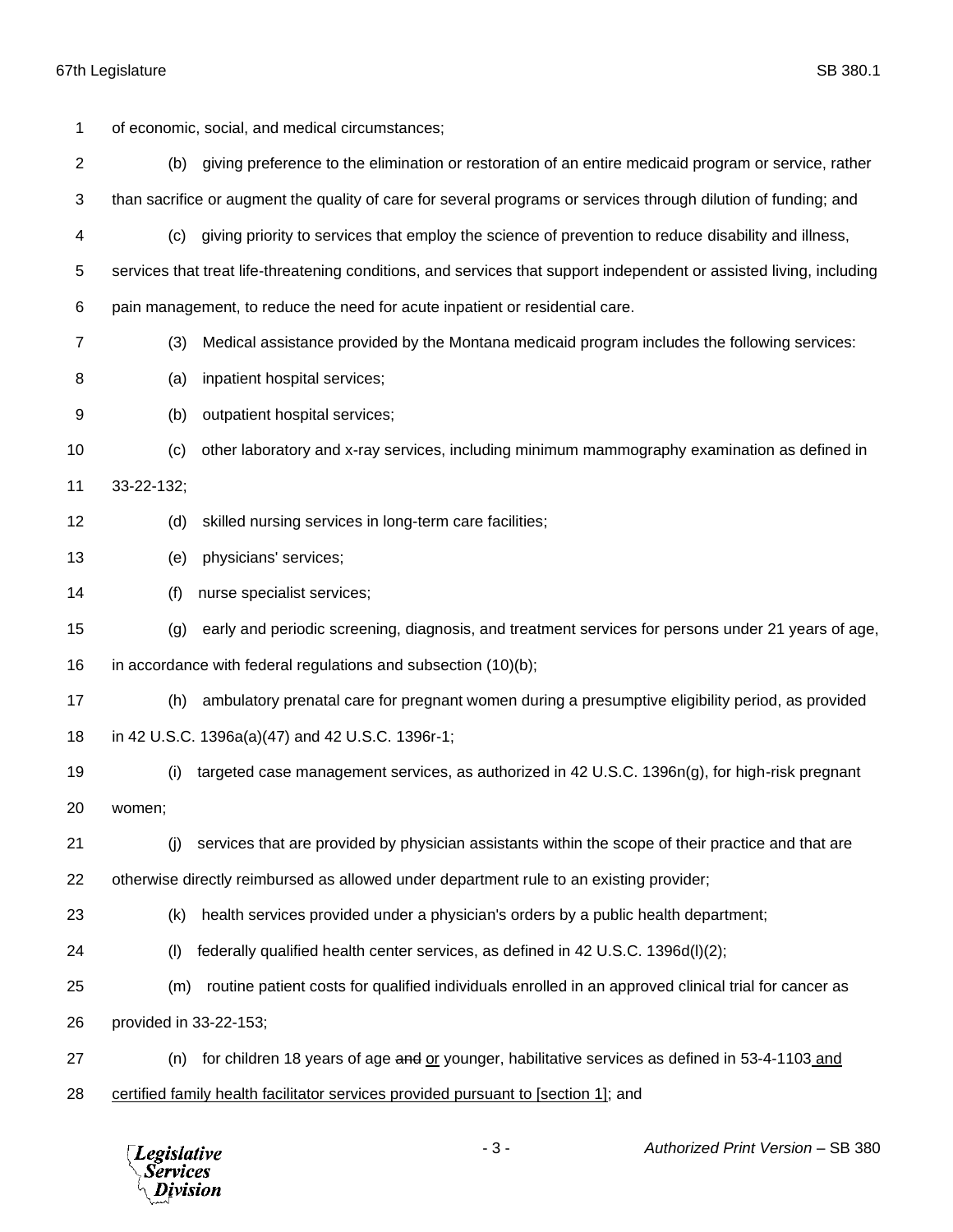| 1              | (0)                                                                                                        | services provided by a person certified in accordance with 37-2-318 to provide services in                           |  |  |
|----------------|------------------------------------------------------------------------------------------------------------|----------------------------------------------------------------------------------------------------------------------|--|--|
| $\overline{c}$ |                                                                                                            | accordance with the Indian Health Care Improvement Act, 25 U.S.C. 1601, et seq.                                      |  |  |
| 3              | (4)                                                                                                        | Medical assistance provided by the Montana medicaid program may, as provided by department                           |  |  |
| 4              | rule, also include the following services:                                                                 |                                                                                                                      |  |  |
| 5              | (a)                                                                                                        | medical care or any other type of remedial care recognized under state law, furnished by licensed                    |  |  |
| 6              | practitioners within the scope of their practice as defined by state law;                                  |                                                                                                                      |  |  |
| 7              | (b)                                                                                                        | home health care services;                                                                                           |  |  |
| 8              | (c)                                                                                                        | private-duty nursing services;                                                                                       |  |  |
| 9              | (d)                                                                                                        | dental services;                                                                                                     |  |  |
| 10             | (e)                                                                                                        | physical therapy services;                                                                                           |  |  |
| 11             | (f)                                                                                                        | mental health center services administered and funded under a state mental health program                            |  |  |
| 12             | authorized under Title 53, chapter 21, part 10;                                                            |                                                                                                                      |  |  |
| 13             | (g)                                                                                                        | clinical social worker services;                                                                                     |  |  |
| 14             | (h)                                                                                                        | prescribed drugs, dentures, and prosthetic devices;                                                                  |  |  |
| 15             | (i)                                                                                                        | prescribed eyeglasses;                                                                                               |  |  |
| 16             | (i)                                                                                                        | other diagnostic, screening, preventive, rehabilitative, chiropractic, and osteopathic services;                     |  |  |
| 17             | (k)                                                                                                        | inpatient psychiatric hospital services for persons under 21 years of age;                                           |  |  |
| 18             | (1)                                                                                                        | services of professional counselors licensed under Title 37, chapter 23;                                             |  |  |
| 19             | (m)                                                                                                        | hospice care, as defined in 42 U.S.C. 1396d(o);                                                                      |  |  |
| 20             | (n)                                                                                                        | case management services, as provided in 42 U.S.C. 1396d(a) and 1396n(g), including targeted                         |  |  |
| 21             | case management services for the mentally ill;                                                             |                                                                                                                      |  |  |
| 22             | (0)                                                                                                        | services of psychologists licensed under Title 37, chapter 17;                                                       |  |  |
| 23             | (p)                                                                                                        | inpatient psychiatric services for persons under 21 years of age, as provided in 42 U.S.C.                           |  |  |
| 24             |                                                                                                            | 1396d(h), in a residential treatment facility, as defined in 50-5-101, that is licensed in accordance with 50-5-201; |  |  |
| 25             | (q)                                                                                                        | services of behavioral health peer support specialists certified under Title 37, chapter 38, provided                |  |  |
| 26             | to adults 18 years of age and or older with a diagnosis of a mental disorder, as defined in 53-21-102; and |                                                                                                                      |  |  |
| 27             | (r)                                                                                                        | any additional medical service or aid allowable under or provided by the federal Social Security                     |  |  |
| 28             | Act.                                                                                                       |                                                                                                                      |  |  |

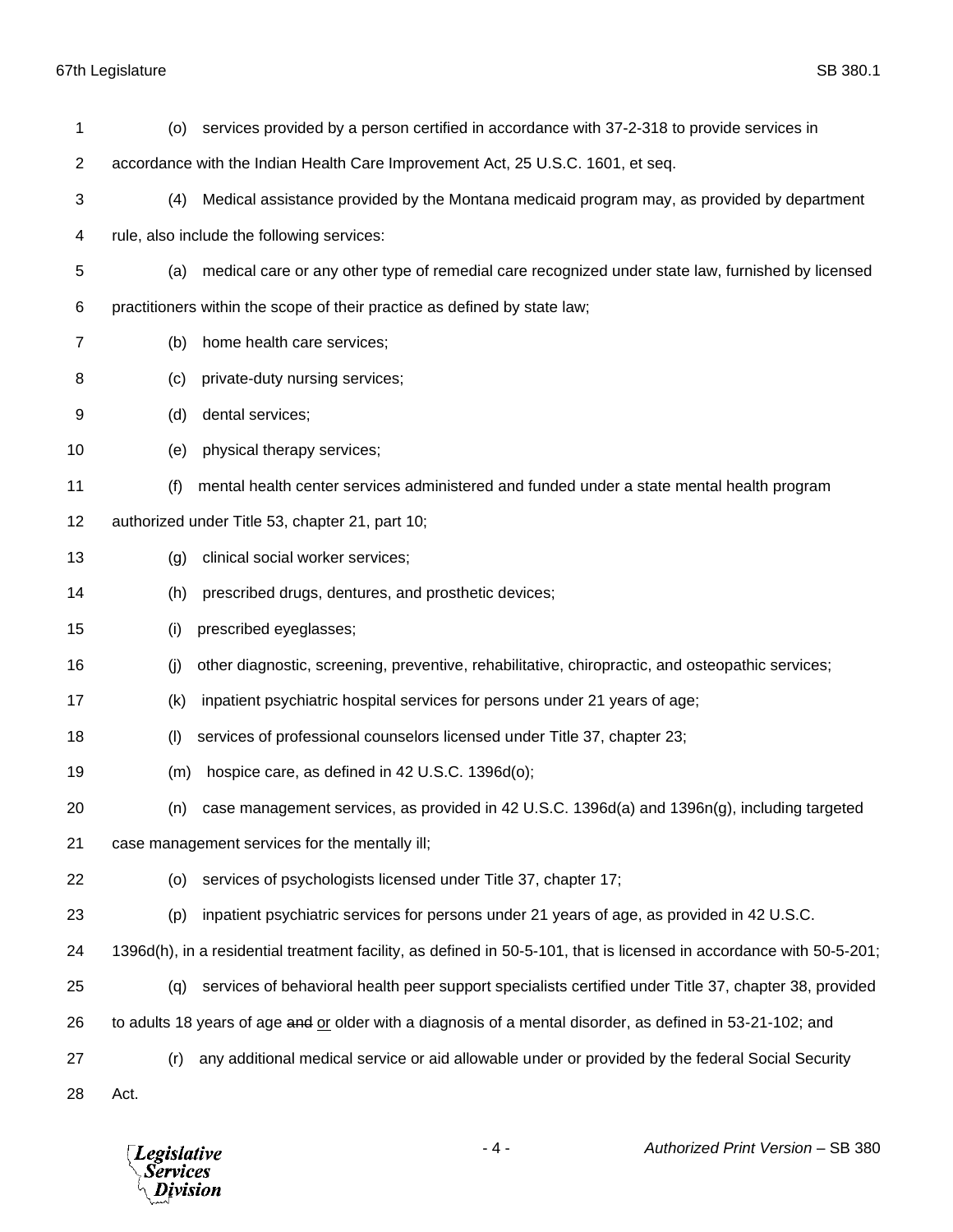(5) Services for persons qualifying for medicaid under the medically needy category of assistance, as described in 53-6-131, may be more limited in amount, scope, and duration than services provided to others qualifying for assistance under the Montana medicaid program. The department is not required to provide all of the services listed in subsections (3) and (4) to persons qualifying for medicaid under the medically needy category of assistance.

 (6) In accordance with federal law or waivers of federal law that are granted by the secretary of the U.S. department of health and human services, the department may implement limited medicaid benefits, to be known as basic medicaid, for adult recipients who are eligible because they are receiving cash assistance, as defined in 53-4-201, as the specified caretaker relative of a dependent child and for all adult recipients of medical assistance only who are covered under a group related to a program providing cash assistance, as defined in 53-4-201. Basic medicaid benefits consist of all mandatory services listed in subsection (3) but may 12 include those optional services listed in subsections  $(4)(a)$  through  $(4)(r)$  that the department in its discretion specifies by rule. The department, in exercising its discretion, may consider the amount of funds appropriated by the legislature, whether approval has been received, as provided in 53-1-612, and whether the provision of a particular service is commonly covered by private health insurance plans. However, a recipient who is pregnant, meets the criteria for disability provided in Title II of the Social Security Act, 42 U.S.C. 416, et seq., or is less than 21 years of age is entitled to full medicaid coverage.

 (7) The department may implement, as provided for in Title XIX of the Social Security Act, 42 U.S.C. 1396, et seq., as may be amended, a program under medicaid for payment of medicare premiums, deductibles, and coinsurance for persons not otherwise eligible for medicaid.

 (8) (a) The department may set rates for medical and other services provided to recipients of medicaid and may enter into contracts for delivery of services to individual recipients or groups of recipients.

 (b) The department shall strive to close gaps in services provided to individuals suffering from mental illness and co-occurring disorders by doing the following:

 (i) simplifying administrative rules, payment methods, and contracting processes for providing services to individuals of different ages, diagnoses, and treatments. Any adjustments to payments must be cost-neutral for the biennium beginning July 1, 2017.

(ii) publishing a report on an annual basis that describes the process that a mental health center or